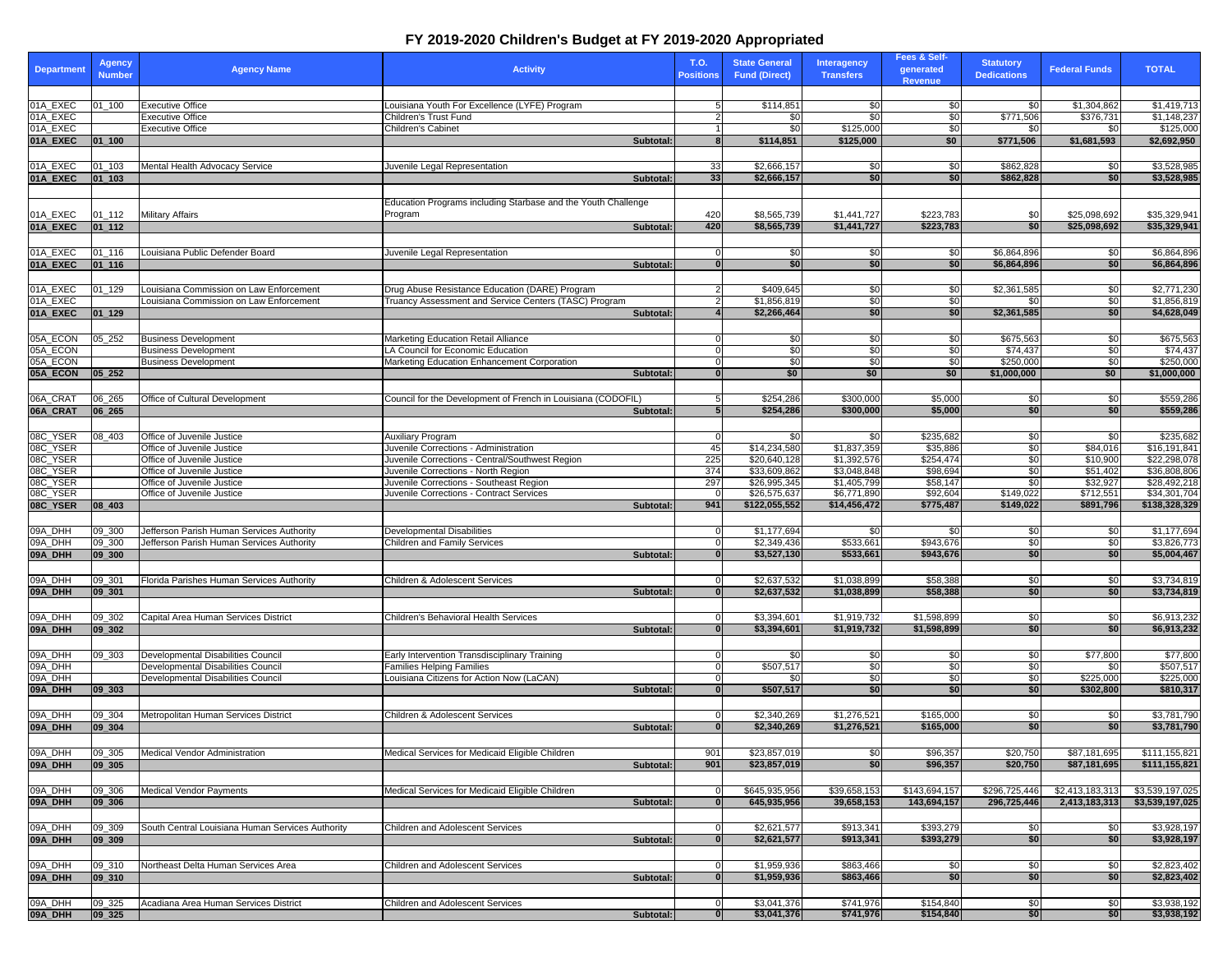## **FY 2019-2020 Children's Budget at FY 2019-2020 Appropriated**

| <b>Department</b>    | <b>Agency</b><br><b>Number</b> | <b>Agency Name</b>                                                           | <b>Activity</b>                                                                                 | T.O.<br><b>Positions</b> | <b>State General</b><br><b>Fund (Direct)</b> | Interagency<br><b>Transfers</b> | Fees & Self-<br>generated<br><b>Revenue</b> | <b>Statutory</b><br><b>Dedications</b> | <b>Federal Funds</b>         | <b>TOTAL</b>                 |
|----------------------|--------------------------------|------------------------------------------------------------------------------|-------------------------------------------------------------------------------------------------|--------------------------|----------------------------------------------|---------------------------------|---------------------------------------------|----------------------------------------|------------------------------|------------------------------|
|                      |                                |                                                                              |                                                                                                 |                          |                                              |                                 |                                             |                                        |                              |                              |
|                      |                                |                                                                              |                                                                                                 |                          |                                              |                                 |                                             |                                        |                              |                              |
|                      |                                |                                                                              | Maternal, Infant, and Early Childhood Home Visiting (MIECHV) -                                  |                          |                                              |                                 |                                             |                                        |                              |                              |
| 09A_DHH              | 09 326                         | Office of Public Health                                                      | Mental Health                                                                                   | 12                       | \$0                                          | \$0                             | \$0                                         | \$0                                    | \$11,496,767                 | \$11,496,767                 |
| 09A_DHH<br>09A_DHH   |                                | Office of Public Health<br>Office of Public Health                           | Child Death Review<br><b>Emergency Medical Services</b>                                         |                          | \$0<br>$\mathbf 0$<br>\$0                    | \$0<br>\$0                      | \$0<br>\$0                                  | \$0<br>\$0                             | \$50,000<br>\$139,653        | \$50,000<br>\$139,653        |
| 09A_DHH              |                                | Office of Public Health                                                      | Children's Special Health Services                                                              | 28                       | \$693,719                                    | \$21,036                        | \$146,500                                   | \$0                                    | \$5,544,314                  | \$6,405,569                  |
| 09A_DHH              |                                | Office of Public Health                                                      | Genetics                                                                                        | 29                       | \$3,555,000                                  | \$15,000                        | \$3,550,000                                 | \$0                                    | \$780,000                    | \$7,900,000                  |
| 09A_DHH              |                                | Office of Public Health                                                      | HIV/Perinatal & AIDS Drug Assistance                                                            |                          | \$0                                          | \$0                             | \$0                                         | \$0                                    | \$2,192,789                  | \$2,192,789                  |
| 09A DHH              |                                | Office of Public Health                                                      | mmunization                                                                                     | 41                       | \$2,119,065                                  | \$515,346                       | \$422,828                                   | \$0                                    | \$3,179,718                  | \$6,236,957                  |
| 09A_DHH              |                                | Office of Public Health                                                      | <b>Lead Poisoning Prevention</b>                                                                |                          | \$42,225<br>$\overline{2}$                   | \$0                             | \$0                                         | \$0                                    | \$421,250                    | \$463,475                    |
| 09A_DHH<br>09A_DHH   |                                | Office of Public Health<br>Office of Public Health                           | Maternal and Child Health<br>Nurse Family Partnership                                           | 11<br>27                 | \$0<br>\$2,600,000                           | \$0<br>\$2,877,075              | \$0<br>\$0                                  | \$0<br>\$0                             | \$6,581,674<br>\$4,339,889   | \$6,581,674<br>\$9,816,964   |
| 09A_DHH              |                                | Office of Public Health                                                      | <b>Nutrition Services</b>                                                                       | 146                      | \$22,985                                     | \$26,600                        | \$11,215                                    | \$0                                    | \$76,634,497                 | \$76,695,297                 |
| 09A_DHH              |                                | Office of Public Health                                                      | School Based Health Services                                                                    |                          | \$237,328<br>4                               | \$0                             | \$0                                         | \$6,321,260                            | \$316,437                    | \$6,875,025                  |
| 09A_DHH              |                                | Office of Public Health                                                      | Smoking Cessation                                                                               |                          | 3<br>\$0                                     | \$226,850                       | \$111,862                                   | \$325,000                              | \$0                          | \$663,712                    |
| 09A_DHH              | 09_326                         |                                                                              | Subtotal:                                                                                       | 305                      | \$9,270,322                                  | \$3,681,907                     | \$4,242,405                                 | \$6,646,260                            | \$111,676,988                | \$135,517,882                |
|                      |                                |                                                                              |                                                                                                 |                          |                                              |                                 |                                             |                                        |                              |                              |
| 09A_DHH              | 09_330                         | Office of Behavioral Health                                                  | Administration of Children's Services                                                           | 14                       | \$85,540                                     | \$272,610                       | \$0                                         | \$0                                    | \$7,544,579                  | \$7,902,729                  |
| 09A_DHH              | 09_330                         |                                                                              | Subtotal:                                                                                       | 14                       | \$85,540                                     | \$272,610                       | \$0                                         | \$0                                    | \$7,544,579                  | \$7,902,729                  |
|                      |                                |                                                                              |                                                                                                 |                          |                                              |                                 |                                             |                                        |                              |                              |
| 09A_DHH              | 09_340                         | Office for Citizens with Developmental Disabilities                          | <b>Early Steps</b>                                                                              | 13                       | \$14,056,439                                 | \$0                             | \$510,000                                   | \$0                                    | \$6,992,903                  | \$21,559,342                 |
| 09A_DHH              |                                | Office for Citizens with Developmental Disabilities                          | Pinecrest SSC - Residential & Community-Based Services                                          | 131                      | \$0                                          | \$9,086,434                     | \$0                                         | \$0                                    | \$0                          | \$9,086,434                  |
| 09A_DHH              | 09_340                         |                                                                              | Subtotal:                                                                                       | 144                      | \$14,056,439                                 | \$9,086,434                     | \$510,000                                   | \$0                                    | \$6,992,903                  | \$30,645,776                 |
|                      |                                |                                                                              |                                                                                                 |                          |                                              |                                 |                                             |                                        |                              |                              |
| 09A_DHH<br>09A_DHH   | 09_375<br>09_375               | mperial Calcasieu Human Services Authority                                   | Children and Adolescent Services<br>Subtotal:                                                   |                          | \$1,020,749<br>\$1,020,749<br>$\mathbf{0}$   | \$82,583<br>\$82,583            | \$2,565<br>\$2,565                          | \$0<br>\$0                             | \$0<br>\$0                   | \$1,105,897<br>\$1,105,897   |
|                      |                                |                                                                              |                                                                                                 |                          |                                              |                                 |                                             |                                        |                              |                              |
| 09A_DHH              | 09_376                         | Central Louisiana Human Services District                                    | <b>Children and Adolescent Services</b>                                                         |                          | \$1,477,520<br>0                             | \$437,213                       | \$0                                         | \$0                                    | \$0                          | \$1,914,733                  |
| 09A_DHH              | 09_376                         |                                                                              | Subtotal:                                                                                       |                          | $\mathbf{0}$<br>\$1,477,520                  | \$437,213                       | \$0                                         | \$0                                    | \$0                          | \$1,914,733                  |
|                      |                                |                                                                              |                                                                                                 |                          |                                              |                                 |                                             |                                        |                              |                              |
| 09A_DHH              | 09_377                         | Northwest Louisiana Human Services District                                  | <b>Children and Adolescent Services</b>                                                         |                          | \$421,582<br>0                               | \$726,318                       | \$221,476                                   | \$0                                    | \$0                          | \$1,369,376                  |
| 09A_DHH              | 09_377                         |                                                                              | Subtotal:                                                                                       |                          | \$421,582<br>$\bf{0}$                        | \$726,318                       | \$221,476                                   | \$0                                    | \$0                          | \$1,369,376                  |
|                      |                                |                                                                              |                                                                                                 |                          |                                              |                                 |                                             |                                        |                              |                              |
| 10A_DCFS             |                                | Office of Children & Family Services                                         | Child Welfare Services                                                                          | 545                      | \$43,958,959                                 | \$0                             | \$2,656,768                                 | \$0                                    | \$111,387,351                | \$158,003,078                |
| 10A_DCFS             |                                | Office of Children & Family Services                                         | <b>Disability Determinations</b>                                                                | 48                       | \$0                                          | \$0                             | \$0                                         | \$0                                    | \$9,827,661                  | \$9,827,661                  |
| 10A_DCFS             |                                | Office of Children & Family Services                                         | <b>Family Violence</b>                                                                          |                          | \$0                                          | \$0                             | \$0                                         | \$0                                    | \$1,713,760                  | \$1,713,760                  |
| 10A_DCFS             |                                | Office of Children & Family Services                                         | Payments to TANF Recipients                                                                     | 13                       | \$0                                          | \$0                             | \$0                                         | \$0                                    | \$93,356,339                 | \$93,356,339                 |
| 10A_DCFS             |                                | Office of Children & Family Services                                         | Supplemental Nutritional Assistance Program (SNAP)                                              | 345                      | \$25,458,124                                 | \$0                             | \$0                                         | \$0                                    | \$42,519,547                 | \$67,977,671                 |
| 10A_DCFS<br>10A DCFS |                                | Office of Children & Family Services<br>Office of Children & Family Services | Child Support Enforcement Services<br>Temporary Assistance to Needy Families (TANF) Initiatives | 290<br>43                | \$18,889,566<br>\$0                          | \$0<br>\$0                      | \$0<br>\$0                                  | \$0<br>\$0                             | \$58,774,037<br>\$17,780,577 | \$77,663,603<br>\$17,780,577 |
| 10A_DCFS             | 10 360                         |                                                                              | <b>Subtotal</b>                                                                                 | 1,285                    | \$88,306,649                                 | \$0                             | \$2,656,768                                 | \$0                                    | \$335,359,272                | \$426,322,689                |
|                      |                                |                                                                              |                                                                                                 |                          |                                              |                                 |                                             |                                        |                              |                              |
| 11A_NATR             | 11_431                         | Office of the Secretary                                                      | Outreach & Public Information for Children                                                      |                          | \$0                                          | \$0                             | \$0                                         | \$0                                    | \$39,240                     | \$39,240                     |
| 11A_NATR             | 11_431                         |                                                                              | <b>Subtotal</b>                                                                                 |                          | \$0<br>$\mathbf{0}$                          | \$0                             | \$0                                         | \$0                                    | \$39,240                     | \$39,240                     |
|                      |                                |                                                                              |                                                                                                 |                          |                                              |                                 |                                             |                                        |                              |                              |
| 14A_LWC              | 14 474                         | Workforce Support & Training                                                 | Services to Youth                                                                               |                          | \$0                                          | \$0                             | \$0                                         | \$0                                    | \$9,767,088                  | \$9,767,088                  |
| 14A_LWC              | 14_474                         |                                                                              | <b>Subtotal</b>                                                                                 |                          | \$0<br>$\bf{0}$                              | \$0                             | \$0                                         | \$0                                    | \$9,767,088                  | \$9,767,088                  |
|                      |                                |                                                                              |                                                                                                 |                          |                                              |                                 |                                             |                                        |                              |                              |
| 19A_HIED             | 19A_600                        | Louisiana State University System                                            | 4-H Youth Development                                                                           |                          | \$8,779,024                                  | \$0                             | \$150,200                                   | \$0                                    | \$2,261,433                  | \$11,190,657                 |
| 19A_HIED             |                                | Louisiana State University System                                            | Healthcare, Education, Training, & Patient Services                                             |                          | \$5,183,191<br>0                             | \$0                             | \$1,665,336                                 | \$154,476                              | \$0                          | \$7,003,003                  |
| 19A_HIED             | 19A_600                        |                                                                              | Subtotal:                                                                                       |                          | $\mathbf{0}$<br>\$13,962,215                 | \$0                             | \$1,815,536                                 | \$154,476                              | \$2,261,433                  | \$18,193,660                 |
|                      |                                |                                                                              |                                                                                                 |                          |                                              |                                 |                                             |                                        |                              |                              |
| 19A_HIED             | 19A_615                        | Southern University System                                                   | Child Development Resource Laboratory                                                           |                          | \$366,230<br>$\overline{0}$                  | \$0<br>\$0                      | \$0<br>\$0                                  | \$0                                    | \$0                          | \$366,230                    |
| 19A_HIED             | 19A_615                        |                                                                              | Subtotal:                                                                                       |                          | \$366,230                                    |                                 |                                             | \$0                                    | \$0                          | \$366,230                    |
|                      |                                | Board of Regents, Office of Student Financial Assistance                     |                                                                                                 |                          |                                              |                                 |                                             |                                        |                              |                              |
| 19A_HIED<br>19A_HIED | 19A_671<br>19A_671             |                                                                              | START College Saving Plan<br>Subtotal:                                                          |                          | \$3,740,445<br>\$3,740,445<br>$\bf{0}$       | \$0<br>\$0                      | \$0<br>\$0                                  | \$0<br>\$0                             | \$0<br>\$0                   | \$3,740,445<br>\$3,740,445   |
|                      |                                |                                                                              |                                                                                                 |                          |                                              |                                 |                                             |                                        |                              |                              |
| 19B_OTED             | 19B_653                        | Louisiana Schools for the Deaf and Visually Impaired                         | Children's Services                                                                             | 88                       | \$10,317,996                                 | \$392,310                       | \$104,245                                   | \$0                                    | \$0                          | \$10,814,551                 |
| 19B_OTED             |                                | Louisiana Schools for the Deaf and Visually Impaired                         | Instruction                                                                                     | 118                      | \$8,142,350                                  | \$1,214,344                     | \$3,000                                     | \$77,934                               | \$0                          | \$9,437,628                  |
| 19B_OTED             |                                | Louisiana Schools for the Deaf and Visually Impaired                         | Residential                                                                                     | 70                       | \$4,564,309                                  | \$818,691                       | \$0                                         | \$76,580                               | \$0                          | \$5.459.580                  |
| 19B_OTED             |                                | Louisiana Schools for the Deaf and Visually Impaired                         | <b>Student Center</b>                                                                           |                          | \$0<br>$\Omega$                              | \$0                             | \$2,500                                     | \$0                                    | \$0                          | \$2,500                      |
| 19B_OTED             | 19B 653                        |                                                                              | Subtotal:                                                                                       | 276                      | \$23,024,655                                 | \$2,425,345                     | \$109,745                                   | \$154,514                              | \$0                          | \$25,714,259                 |
|                      |                                |                                                                              |                                                                                                 |                          |                                              |                                 |                                             |                                        |                              |                              |
| 19B_OTED             |                                | 19B_655   Louisiana Special Education Center                                 | Administration and Support                                                                      | 214                      | \$0                                          | \$19,219,061                    | \$15,000                                    | \$75,858                               | \$0                          | \$19,309,919                 |
| 19B_OTED             | 19B_655                        |                                                                              | Subtotal:                                                                                       | 214                      | \$0                                          | \$19,219,061                    | \$15,000                                    | \$75,858                               | \$0                          | \$19,309,919                 |
|                      |                                |                                                                              |                                                                                                 |                          |                                              |                                 |                                             |                                        |                              |                              |